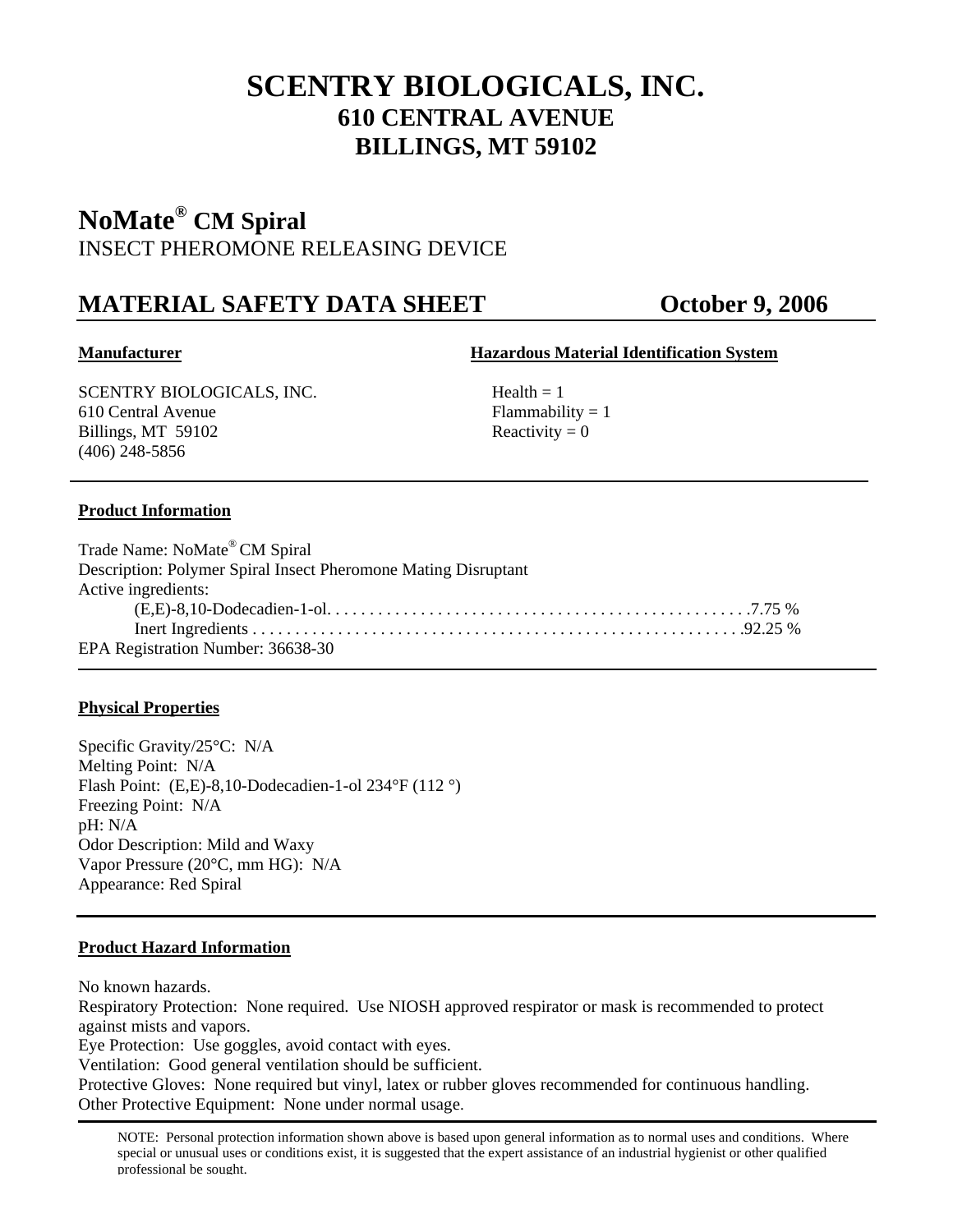#### **Health Hazards/Effects:**

Hazard Statements: CAUTION Exposure Signs and Symptoms: Can cause irritation to eyes, skin, and respiratory tract. Medical Conditions Aggravated by Exposure: Preexisting skin or respiratory disorders may be aggravated by excessive exposure to this material. Routes of Entry: Ingestion, Inhalation, Skin, and Eye Carcinogen: Not known. None of the components in this product are lised by IARC, NTP, or OSHA.

#### **Emergency and First Aid Procedures**

Skin: Wash affected area with plenty of soap and water. Seek medical attention if irritation persits. Eye: Immediately flush with water. Remove contact lenses. Seek medical attention if irritation persists. Inhalation: Remove individual to fresh air. Seek medical attention if irriation persits. Ingestion: Drink 1 or 2 glasses of water. Never induce vomiting or give anything by mouth to an unconscious person. Keep head lower than chest to avoid aspiration into the lungs. Call a physician or Poison Control Center.

#### **Fire Hazard Information**

Flash Point: Greater than 200ºF. Flammable Limits in air: N/A Extinguishing Media: Foam, CO2,dry chemical, or water spray. Special Fire Fighting Procedures: Use standard fire fighting procedure. Unusual Fire and Explosion Hazards: None

#### **Reactivity Information**

Product Stability: Unstable\_\_\_\_\_\_\_\_\_\_\_\_\_\_ Stable\_\_\_\_\_\_<u>X</u>\_\_\_\_\_\_ Hazardous Polymerization: May Occur\_\_\_\_\_\_\_\_\_\_ May Not Occur\_\_\_\_\_X\_\_\_\_\_ Conditions to avoid: Excess Heat Material to Avoid: Acid Base, Corrosive and Oxidizing materials. Hazardous Decomposition Products: Unknown hazardous materials may be formed in a fire. Incomplete combustion may lead to formation of carbon monoxide and/or other axphyxiants.

#### **Spill or Leak Procedures**

Steps to be Taken if Material is Spilled: Sweep up fiber; Dispose of fiber onsite or at an approved waste facility.

#### **Personal Protection Information**

Respiratory Protection: None required Eye Protection: None required Ventilation: Good general ventilation should be sufficient. Protective Gloves: Latex or chemical resistant gloves recommended for continuous handling. Other Protective Equipment: Use clothing and equipment consistent with good agricultural material handling and application procedures.